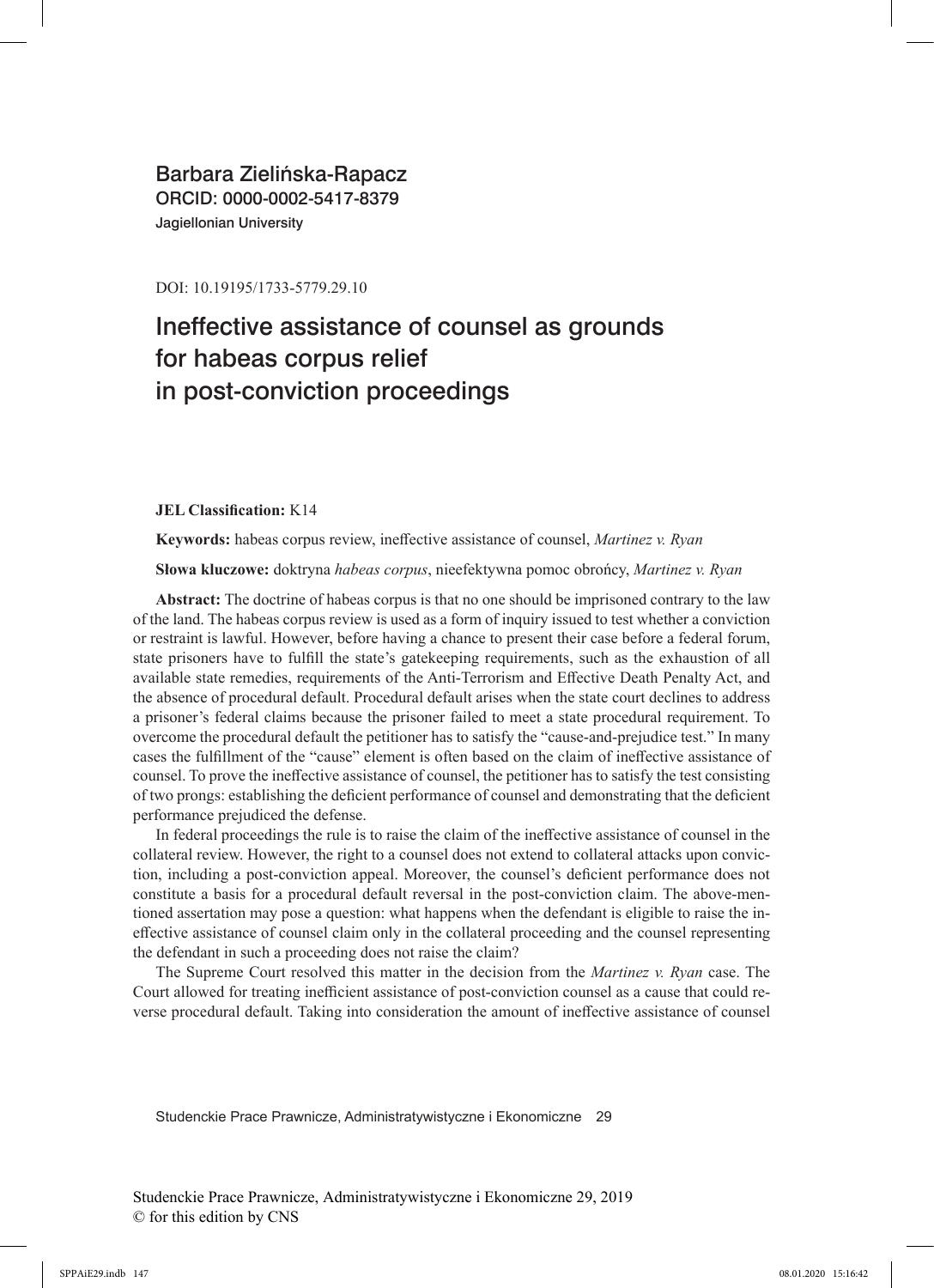claims in habeas corpus review, the *Martinez v. Ryan* case may influence a fair amount of individuals seeking their constitutional rights and give them their last chance to contest unfair conviction.

### Nieefektywna pomoc obrońcy jako przesłanka wniosku o *habeas corpus* w postępowaniu po skazaniu

**Abstrakt:** Wniosek o *habeas corpus* jest środkiem, który umożliwia osobie pozbawionej wolności zbadanie przez sąd legalności jej skazania. Przed skorzystaniem z tej możliwości skazany powinien wyczerpać wszelkie możliwe środki służące ponownemu zbadaniu legalności skazania, przysługujące mu na podstawie prawa stanowego. Ponadto wnioskodawca powinien uczynić zadość wszelkim stanowym przepisom proceduralnym. W wypadku niezadośćuczynienia temu obowiązkowi sąd stanowy nie rozpozna wniosku, chyba że wnioskodawca udowodni, iż nie mógł spełnić wymogów proceduralnych z powodów, na które nie miał wpływu. Wnioskodawcy w takiej sytuacji bardzo często powołują się na nieefektywną pomoc obrońcy.

Zasadą jest, iż na nieefektywną pomoc obrońcy w postępowaniu przed sądem federalnym można powołać się poza postępowaniem głównym obejmującym rozpoznanie sprawy w I i II instancji. Prawo do obrony zagwarantowane w szóstej poprawce do Konstytucji Stanów Zjednoczonych nie rozciąga się jednak na postępowania poza postępowaniem głównym. Skazani nie mogą zatem powołać się na nieefektywną pomoc obrońcy, aby odwrócić stan niezadośćuczynienia obowiązkom proceduralnym wynikającym z prawa stanowego. Taki stan rzeczy budził wiele wątpliwości. W wypadku gdy pełnomocnik wnioskodawcy w postępowaniu poza postępowaniem głównym nie powoła się na nieefektywną pomoc obrońcy, który reprezentował skazanego w postępowaniu w I lub II instancji, wnioskodawca nie będzie mógł później wnosić o *habeas corpus* na tejże podstawie, gdyż wymagania proceduralne prawa stanowego nie zostały spełnione.

Do tego problemu odniósł się Sąd Najwyższy w orzeczeniu w sprawie *Martinez v. Ryan*. Sąd dopuścił możliwość powołania się przez wnioskodawcę na nieefektywną pomoc obrońcy w postępowaniu poza postępowaniem głównym jako przesłankę niemożności zaspokojenia wymogów proceduralnych postępowania przed sądem stanowym. Biorąc pod uwagę, iż w ponad połowie postępowań związanych z wnioskiem o *habeas corpus* wnioskodawcy powołują się na nieefektywną pomoc obrońców, orzeczenie to ma ogromny wpływ na doktrynę *habeas corpus.*

### 1. Introduction

The doctrine of habeas corpus is that no one should be imprisoned contrary to the law of the land. Its significance was further highlighted by the placement of the Suspension Clause in the US Constitution.<sup>1</sup> Article I section 9 clause 2 of the Constitution states that "the privilege of the writ of habeas corpus shall not be suspended, unless when in cases of rebellion or invasion the public safety may require it."<sup>2</sup>

<sup>1</sup> M. Ellis, "A tale of three prejudices: Restructuring the 'Martinez Gateway,'" *Washington Law Review* 2015, no. 19, p. 405.

<sup>2</sup> U.S.C.A. Const. Art. I § 9, cl. 2.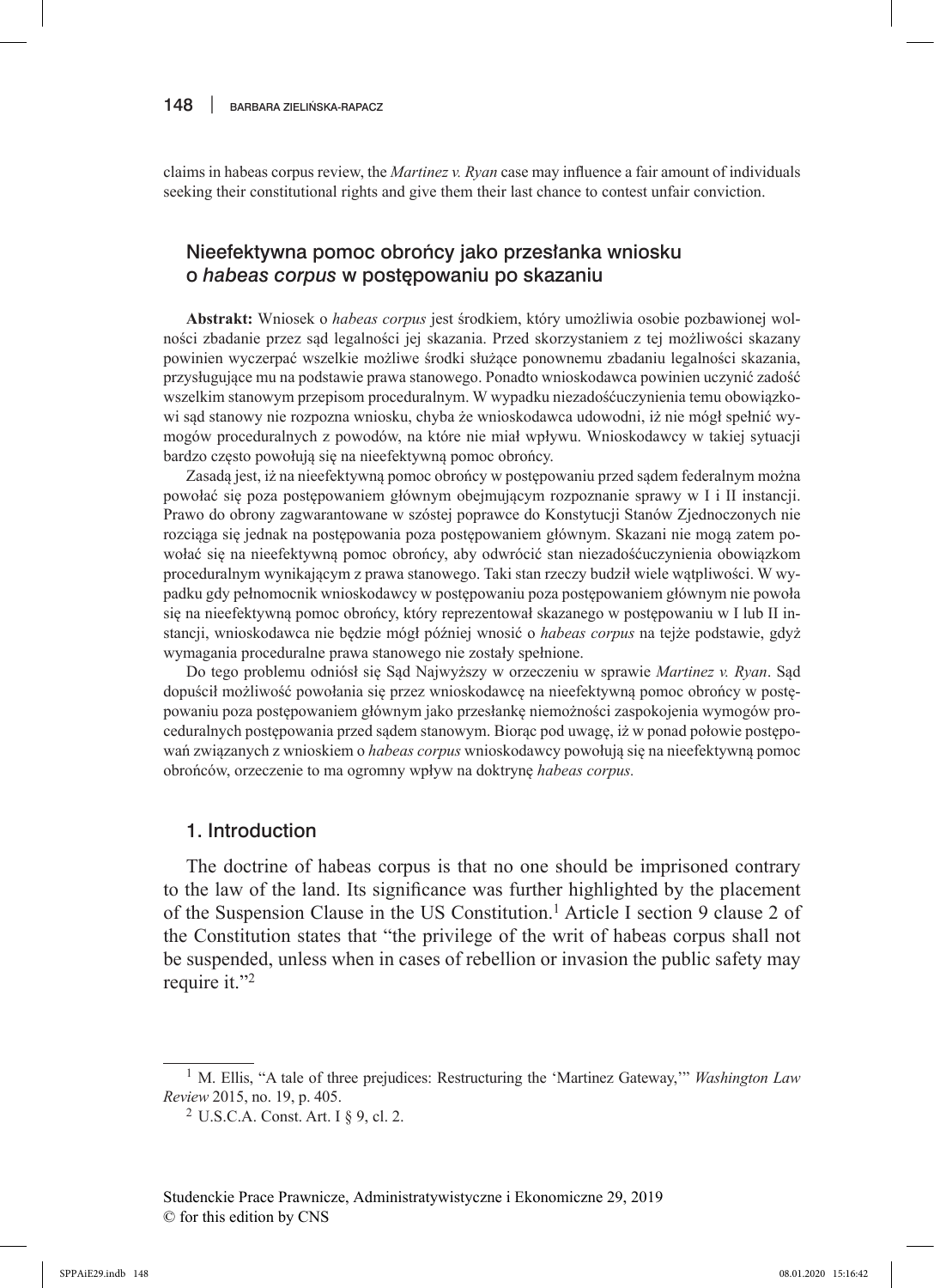Habeas corpus is mainly used as a form of inquiry issued to test whether a conviction or restraint is lawful.<sup>3</sup> It allows for a reassessment of the constitutionality of a conviction or restraint before a federal court. If a person is being detained unlawfully, the procedure of habeas corpus asserts that such an individual should be released.<sup>4</sup>

Originally, under the Judiciary Act of 1789 habeas corpus relief was dedicated only to federal prisoners. In 1833 the remedy was extended to state prisoners under certain circumstances and then, in 1867, to "all persons who may be restrained of his or her liberty in violation of the Constitution or of any treaty or the law of the United States."<sup>5</sup> Furthermore, Congress included the habeas corpus doctrine in the Judiciary Act of June 25, 1948. Later, the habeas corpus doctrine was further developed by case law rather than statutory law, which has resulted in many inconsistencies between the statute and practice.<sup>6</sup>

According to research conducted by the National Center for State Courts in 2007, ineffective assistance of counsel is the most frequently raised claim in the habeas corpus proceedings. It was raised in 81% of capital cases and in 50% of all non-capital cases.<sup>7</sup>

### 2. Habeas corpus in contemporary US law

Contemporary habeas corpus is a combination of statutory and constitutional regulations.8 Habeas corpus relief is available for both state and federal prisoners, who claim that their conviction is contrary to the Constitution. However, the procedure of obtaining habeas corpus relief is different for those convicted by state and federal courts.

Prisoners in federal custody may bring their habeas corpus claims under section 2255 of the United States Code Annotated.<sup>9</sup> Section 2255, unlike section 2241,<sup>10</sup> under which state prisoners may bring their claims, is a statutory remedy distinct from habeas corpus itself, which is treated by courts as a remedy of first resort.<sup>11</sup> Federal prisoners may bring their claim under section 2241 only when federal

<sup>3</sup> J. Kim, *Habeas Corpus*, https://www.law.cornell.edu/wex/habeas\_corpus (accessed: 1.03.2019).

<sup>4</sup> M. Ellis, op. cit., p. 411.

<sup>5</sup> Judiciary Act of Feb. 5, 1867, Ch. 28, § 1, 14 Stat. 385. See D.L. Stahlkopf, "A dark day for habeas corpus: successive petitions under the anti-terrorism and effective death penalty act of 1996," *Arizona Law Review* 1998, no. 40, p. 1116.

<sup>6</sup> Ibidem.

<sup>7</sup> T. Zimpleman, "The ineffective assistance of counsel era," *South Carolina Law Review* 2011, no. 63, p. 438.

<sup>8</sup> M. Ellis, op. cit., pp. 409–413.

<sup>9</sup> 28 U.S.C.A. § 2255.

<sup>10</sup> 28 U.S.C.A. § 2241.

 $11$  D.L. Stahlkopf, op. cit., p. 1119.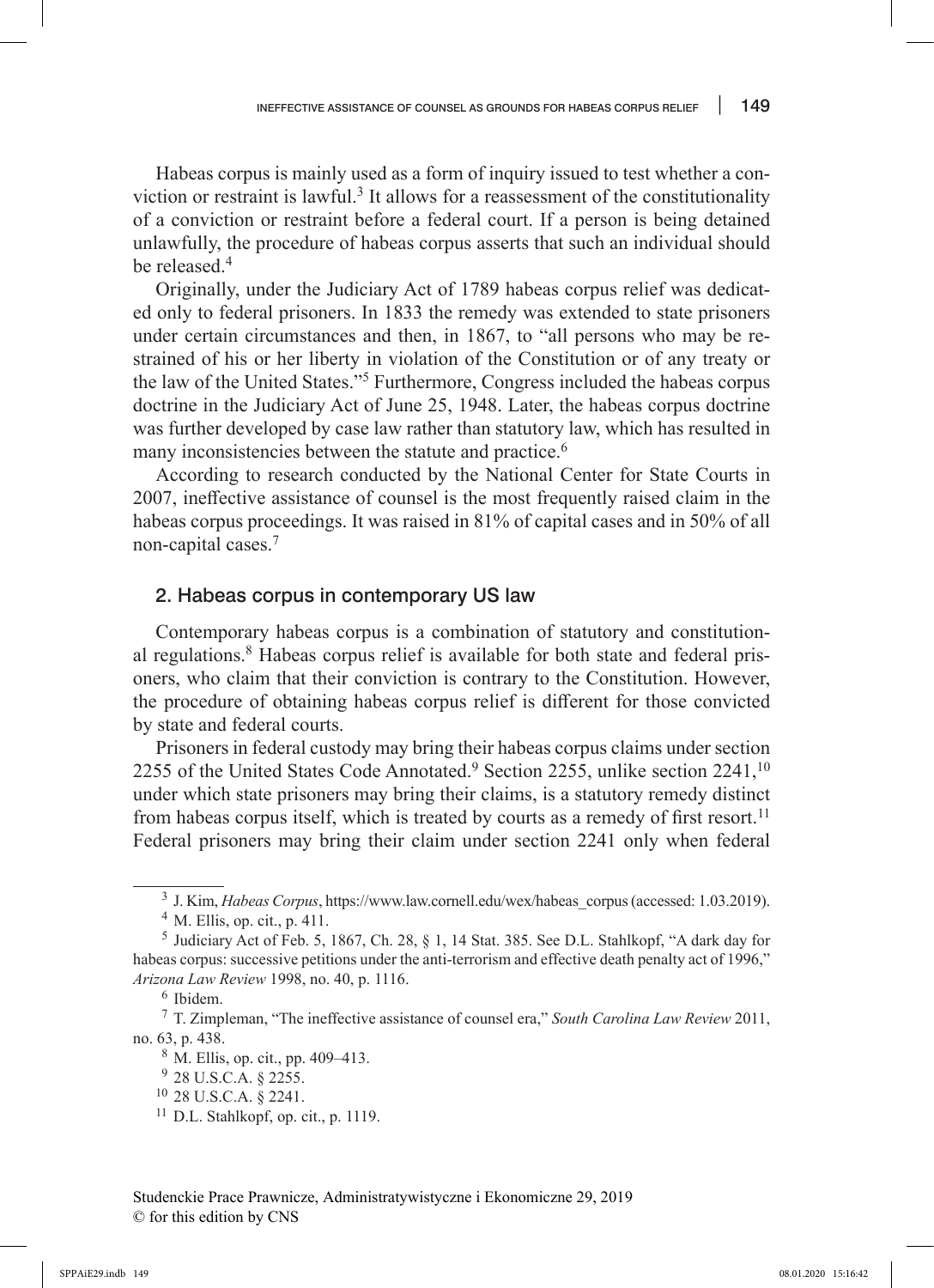courts lack jurisdiction under section 2255.<sup>12</sup> The claim under section 2255 has further far-reaching limitations. It can only be used when the prisoner questions imposition or validity of the sentence. Otherwise, if the prisoner challenges the execution of the sentence, the claim should be brought under section 2241.<sup>13</sup>

There are two available habeas corpus claims for state prisoners. The firstis available under section 2241 and the second under section 2254.14 There is no clear statutory regulation limiting the possibility of their application in specific circumstances. In some jurisdictions, the courts created those rules. For example, the Seventh, Ninth, and Tenth Circuits stated that claims challenging the validity of a conviction or sentence should be brought under section 2254, whereas claims challenging the execution of the sentence should be brought under section 2241.<sup>15</sup>

Before having a chance to present their case before a federal forum, state prisoners have to fulfill the state's gate-keeping requirements.16 First, the petitioner generally has to exhaust all state remedies available.<sup>17</sup> Mixed petitions, in which not all of the claims are exhausted are not permitted.18

Congress has imposed further limitations for habeas corpus relief and altered the previous procedure of obtaining habeas corpus relief. The Anti-Terrorism and Effective Death Penalty Act of 1996 ("AEDPA") introduced four major procedural limitations. The first one is a requirement for courts to grant habeas corpus relief under certain circumstances.<sup>19</sup> The relief may be granted only when the claim was adjudicated by the state court on the merits and

1. resulted in a decision that was contrary to, or involved an unreasonable application of, clearly established federal law, as determined by the Supreme Court of the United States;

2. or resulted in a decision that was based on an unreasonable determination of the facts in light of the evidence presented in the state court proceeding.<sup>20</sup>

The bar is high to demonstrate that the decision was contrary to clearly established federal laws as determined by the Supreme Court. The petitioner has

<sup>20</sup> 28 U.S.C.A. § 2254.

<sup>12</sup> Ibidem.

<sup>13</sup> *Freeman v. United States*, 254 F.2d 352, 353-54 (D.C. Cir. 1958); D.L. Stahlkopf, op. cit., pp. 1125–1129.

<sup>14</sup> 28 U.S.C.A. § 2254.

<sup>15</sup> *Newlin v. Helman*, 7th Cir. 1997; *Greene v. Roe*, 9th Cir. Nov. 5, 1996 (unpublished); *Moore v. Perrill*, 10th Cir. Nov. 10, 1994 (unpublished); D.L. Stahlkopf, op. cit., pp. 1125–1129. According to D.L. Stahlkopf the distinction of the proper legal basis have important implications, as under AEDPA regulation, claims brought under section 2241 and 1154 are not treated as subsequent, thus the prisoner can bring nearly identical claims subsequently without violating AEDPA's provisions, which forbid bringing subsequent habeas corpus claims.

<sup>&</sup>lt;sup>16</sup> M. Ellis, op. cit., pp. 413–416.

<sup>17</sup> 28 U.S.C.A. § 2254.

<sup>18</sup> M. Ellis, op. cit., p. 411.

<sup>19</sup> Ibidem, pp. 412–413.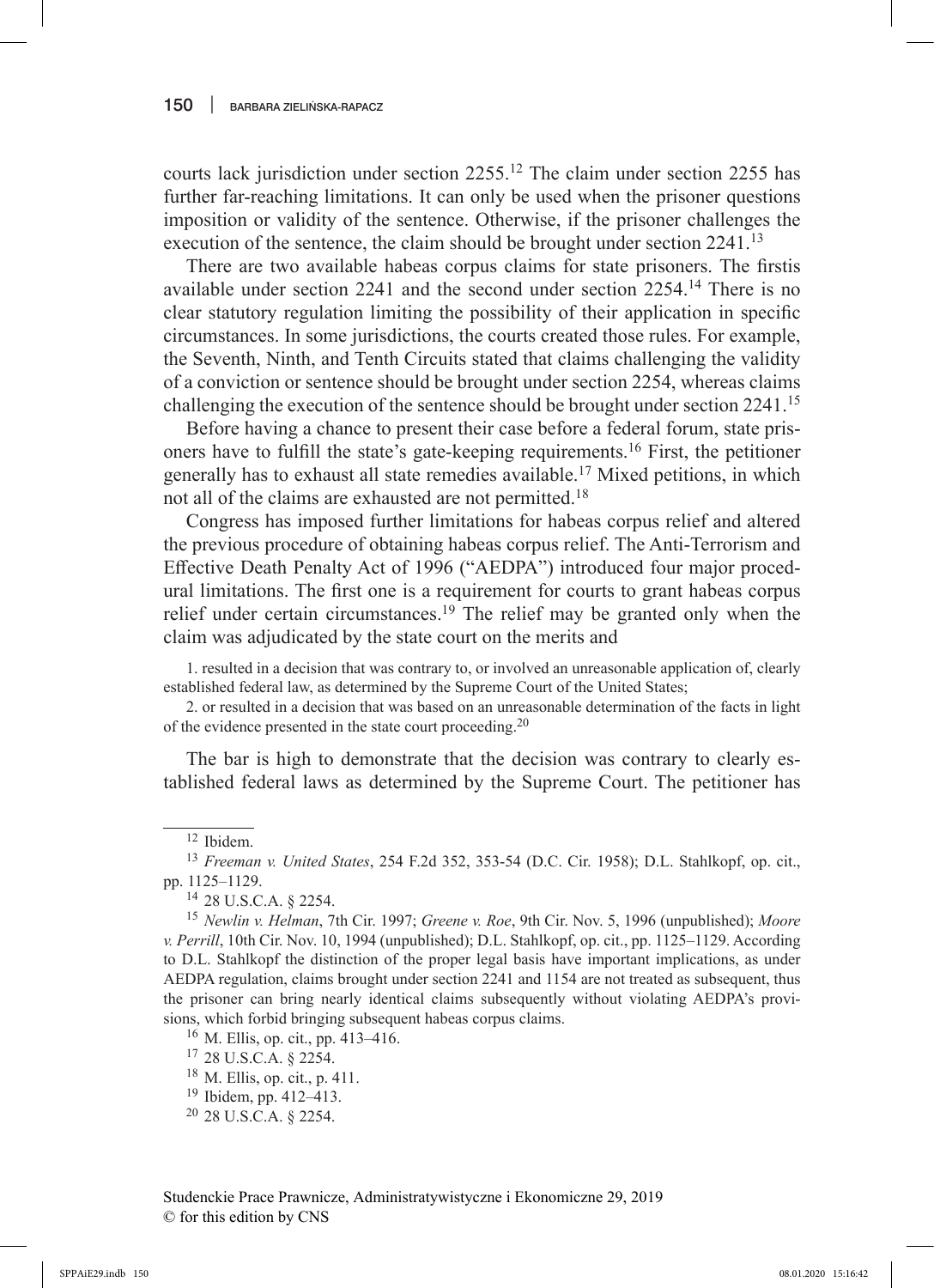to demonstrate that a precedent requires the contrary outcome, and not merely that the adverse interpretation by the Supreme Court would have been possible.<sup>21</sup>

Secondly, the AEDPA poses a one year limitation period, during which a petitioner may seek habeas corpus relief pursuant to the judgment of a state court.<sup>22</sup>

The limitation period runs from:

1. the date on which the judgment became final by the conclusion of direct review or the expiration of the time for seeking such review;

2. the date on which the impediment to filing an application created by state action in violation of law is removed, if the applicant was prevented from filing by such action;

3. the date on which the constitutional right asserted was initially recognized by the Supreme Court, if the right has been newly recognized by the Supreme Court and made retroactively applicable to cases on collateral review;

4. or the date on which the factual predicate of the claim or claims presented could have been discovered through the exercise of due diligence.<sup>23</sup>

Thirdly, if the applicant has failed to develop the factual basis of a claim in state court proceedings, the federal court will not perform an evidentiary hearing on the claim unless the claim relies on a new rule of constitutional law that the Supreme Court made retroactive to cases on collateral review or the claim relies on a factual predicate that could not have been previously discovered despite exercising due diligence.<sup>24</sup> The third exception to the prohibition of performing an evidentiary hearing is when

the applicant shows that the facts underlying the claim would be sufficient to establish by clear and convincing evidence that but for constitutional error, no reasonable fact-finder would have found the applicant guilty of the underlying offense.<sup>25</sup>

Finally, the AEDPA prohibited successive petitions for habeas corpus relief in most circumstances.26

The absence of procedural default is another major gate-keeping requirement for the petitioner. Procedural default arises when the state court declines to address a prisoner's federal claims because the prisoner failed to meet a state procedural requirement.27 According to the Supreme Court "a federal court will not review the merits of claims, including constitutional claims, that a state court

<sup>23</sup> 28 U.S.C.A. § 2241.

<sup>25</sup> 28 U.S.C.A. § 2254.

<sup>26</sup> A.M. Voigts, "Narrowing the eye of the needle: Procedural default, habeas reform, and claims of ineffective assistance of counsel," *Columbia Law Review* 1999, no. 99, p. 1127.

<sup>27</sup> *Coleman v. Thompson*, 501 U.S. 722, (1991), holding modified by *Martinez v. Ryan*, 566 U.S. 1, (2012); M. Ellis, op. cit., pp. 413–416.

<sup>21</sup> *Matteo v. Superintendent*, SCI Albion, 3d Cir. 1999; H. Mundy, "Rid of habeas corpus? How ineffective assistance of counsel has endangered access to the writ of habeas corpus and what the Supreme Court can do in Maples and Martinez to restore it," *Creighton Law Review* 2011, no. 45, pp. 199–200.

<sup>22</sup> H. Mundy, op. cit., pp. 195–199.

<sup>24</sup> Ibidem.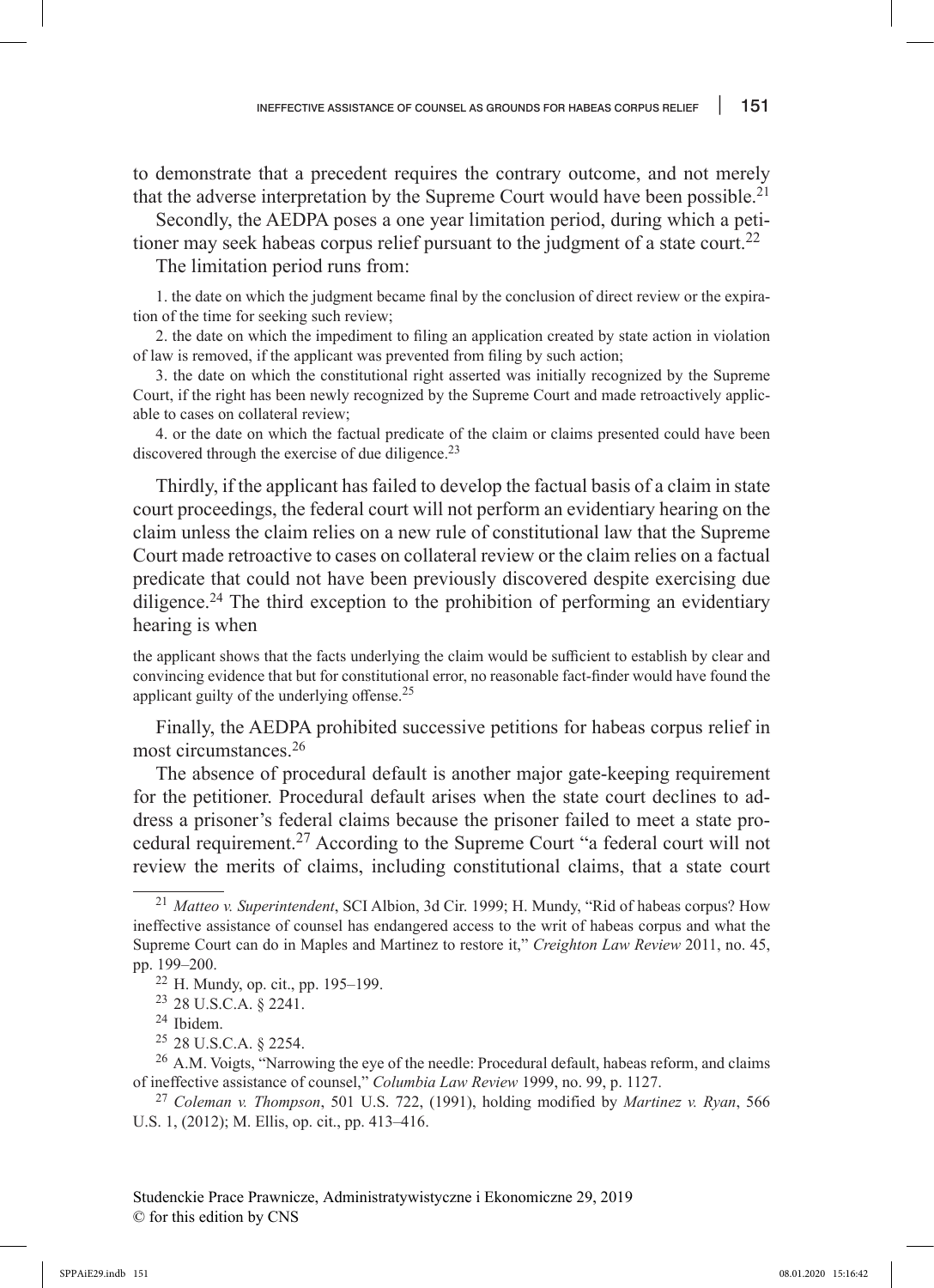declined to hear because the prisoner failed to abide by a state procedural rule."<sup>28</sup> Moreover, a state court's invocation of a procedural rule to deny a prisoner's claims precludes federal review of the claims if, among other requisites, the state procedural rule is a nonfederal ground adequate to support the judgment and the rule is firmly established and consistently followed.<sup>29</sup>

However, it is possible to overcome the procedural default. One of the two options for the petitioner is to satisfy the "cause-and-prejudice test," established in *Davis v. United States* in 1973.30 The petitioner has to establish good cause for a failure to follow "a state procedural rule and actual prejudice resulting therefrom."<sup>31</sup>

The second option for the petitioner to overcome the procedural default is to prove a fundamental miscarriage of justice. This solution is based on an assumption that the miscarriage of justice resulted in a conviction of a person who is innocent.<sup>32</sup>

### 3. The Strickland test for the ineffective assistance of counsel

In many cases in which the defendant invokes procedural default, the fulfillment of the "cause" element is often based on the ineffective assistance of counsel claim.<sup>33</sup> The effective assistance of counsel is guaranteed by the Sixth Amendment of the US Constitution. In *Kimmelman v. Morrison*, the Supreme Court stated that the right to a counsel is the right to an effective assistance of counsel.<sup>34</sup> It also applies to states' proceedings through the Fourteenth Amendment.35 It often starts before the selection of a jury, lasts until the exhaustion of direct appeals, and extends to all aspects of the process.36 The Supreme Court in *Strickland v. Washington* stated that the "government violates the right to effective assistance when it interferes in certain ways with the ability of counsel to make independent decisions about how to conduct the defense."<sup>37</sup>

The ineffective assistance of counsel claim has many forms and may be applied to all aspects of the trial and appellate process as well as the limited portion of post-conviction aspects.38 It may be evinced in counsel's behavior like failure

- <sup>35</sup> *Gideon v. Wainwright*, 372 U.S. 335, 342 (1963).
- <sup>36</sup> T. Zimpleman, op. cit., p. 439.
- <sup>37</sup> *Strickland v. Washington*, 466 U.S. 668, 686 (1984).
- <sup>38</sup> T. Zimpleman, op. cit., p. 439.

<sup>28</sup> *Martinez v. Ryan*, 566 U.S. 1, 9, 132 S.Ct. 1309, 1316.

<sup>29</sup> Ibidem.

<sup>30</sup> *Davis v. United States*, 411 U.S. 233, 242 (1973).

<sup>31</sup> H. Mundy, op. cit., pp. 199–204.

<sup>32</sup> Ibidem.

<sup>33</sup> Ibidem.

<sup>34</sup> *Kimmelman v. Morrison*, 477 U.S. 365, 377 (1986); A.M. Voigts, op. cit., p. 1119.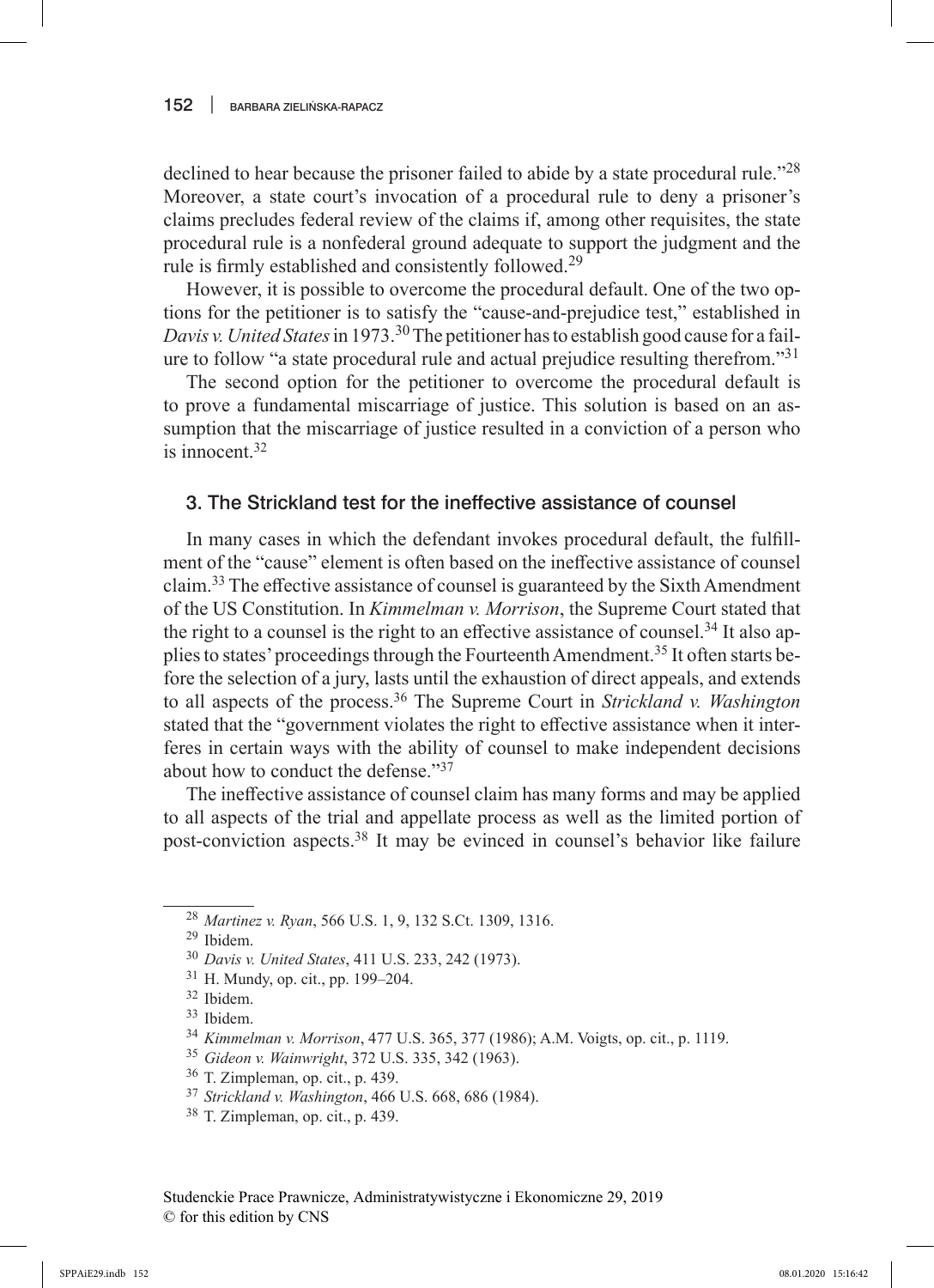to move for the dismissal, investigative failures, poor evidence strategy, and other forms of incompetence.

To prove the ineffective assistance of counsel, the petitioner has to satisfy the two-pronged test from *Strickland v. Washington*. 39 The first prong requires establishing the deficient performance of counsel. The petitioner has to demonstrate that the "counsel made errors so serious that counsel was not functioning as the counsel guaranteed the petitioner by the Sixth Amendment."40 In *Strickland v. Washington*, the Supreme Court stated that the standard for counsel's performance is that of reasonably effective assistance. To establish ineffectiveness of counsel, the petitioner has to show that "counsel's representation fell below an objective standard of reasonableness" in relation to facts of the specific case.<sup>41</sup> For example, the effectiveness of a counsel may be influenced by the defendant's behavior.<sup>42</sup>

The second prong requires establishing that the deficient performance prejudiced the defense.<sup>43</sup> The petitioner has to show that "counsel's errors were so serious as to deprive the defendant of a fair trial, a trial whose result is reliable."<sup>44</sup> The reason of establishing this prong is compliant with the Sixth Amendment provision to "ensure that a defendant has the assistance necessary to justify reliance on the outcome of the proceeding."<sup>45</sup> Only the deficiencies of counsel's performance that negatively impact the outcome of the case may satisfy the second prong of the Strickland test.46 As counsels errors are infinitely various and their harmfulness depends on the facts of a specific case, the petitioner has to affirmatively prove prejudice.<sup>47</sup> The Supreme Court pointed out that "it is not enough for the defendant to show that the errors had some conceivable effect on the outcome of the proceeding."48

The appropriate test for proving the prejudice depends on the defendant's showing that there is a reasonable probability that, but for counsel's unprofessional errors, the result of the proceeding would have been different.<sup>49</sup>

The court further explained that reasonable probability is "a probability sufficient to undermine confidence in the outcome."<sup>50</sup>

<sup>49</sup> Ibidem.

<sup>39</sup> *Strickland v. Washington*.

<sup>40</sup> Ibidem.

<sup>41</sup> Ibidem.

<sup>42</sup> Ibidem.

<sup>43</sup> Ibidem.

<sup>44</sup> Ibidem.

<sup>45</sup> Ibidem.

<sup>46</sup> Ibidem.

<sup>47</sup> Ibidem.

<sup>48</sup> Ibidem.

<sup>50</sup> Ibidem.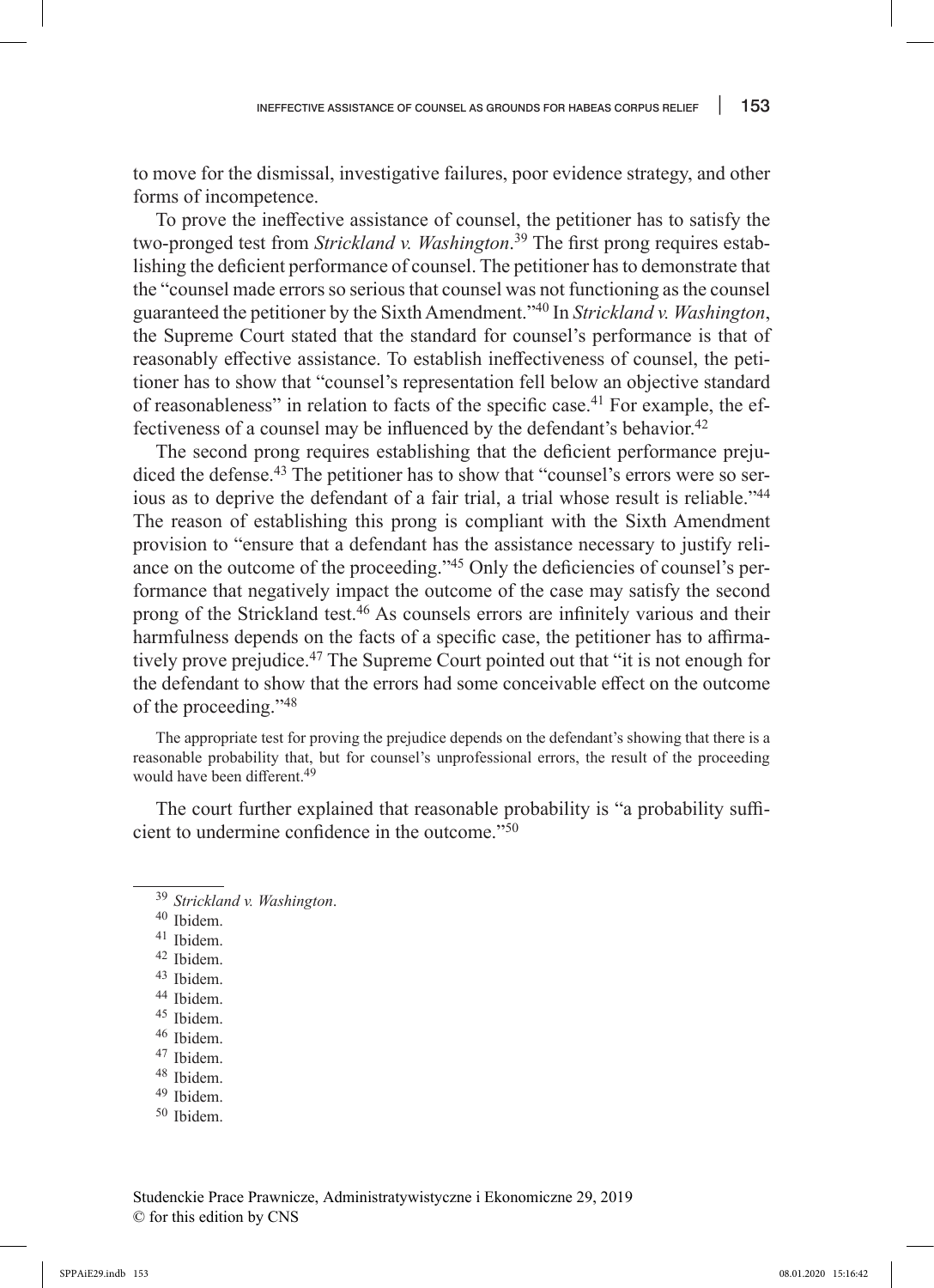## 4. Ineffective assistance of counsel in post-conviction proceedings

The federal and state practices involving the ineffective assistance of counsel are not homogenous with respect to the right moment of the process to raise this claim. In federal proceedings the rule is to raise the claim of the ineffective assistance of counsel in the collateral review. However, there are exceptions to this rule. The ineffective assistance of counsel rule can be raised in a direct review if the record allows the court to meticulously review the claim.<sup>51</sup> In many cases it is impossible to unequivocally recognize the ineffective assistance of counsel, because on that stage of the process the evidence of possible counsel error is not sufficiently developed.<sup>52</sup> Moreover, if the same lawyer is in a direct appeal, sometimes it is impossible to identify their ineffectiveness.<sup>53</sup> Following the above-mentioned reasoning, many states have applied similar solutions in their proceedings related to the ineffective assistance of counsel claim.<sup>54</sup>

However, the requirement of raising the claim of ineffective assistance of counsel in collateral proceedings may pose a problem. The Supreme Court in the decision in *Kimmelman v. Morrison* pointed out that

because collateral review will frequently be the only means through which an accused can effectuate the right to counsel, restricting the litigation of some Sixth Amendment claims to trial and direct review would seriously interfere with an accused's right to effective representation.<sup>55</sup>

The Supreme Court has held multiple times that the right to a counsel does not extend to collateral attacks upon conviction. That includes a post-conviction appeal.56 For example, in *Coleman v. Thompson* the Supreme Court stated that the counsel's deficient performance does not constitute a basis for a procedural default reversal in the post-conviction claim; thus, a petitioner cannot claim constitutionally ineffective assistance of counsel in such proceedings.<sup>57</sup> The Supreme Court stated that if the defendant was not deprived of his or her right to effective counsel, the defendant should "bear the risk of attorney error that results in a procedural default."58

The Supreme Court further explained that, an attorney's error does not constitute "cause," because the attorney acts as the petitioner's agent.<sup>59</sup> The "cause" equals a violation of the petitioner's right to a counsel, which does not depend on the gravity of the attorney's error.<sup>60</sup> Only when a

- <sup>56</sup> H. Mundy, op. cit., pp. 203–207.
- <sup>57</sup> *Coleman v. Thompson*.
- <sup>58</sup> Ibidem.
- <sup>59</sup> Ibidem.
- <sup>60</sup> Ibidem.

<sup>51</sup> A.M. Voigts, op. cit., p. 1127.

<sup>52</sup> Ibidem.

<sup>53</sup> Ibidem.

<sup>54</sup> Ibidem.

<sup>55</sup> Ibidem, p. 1127.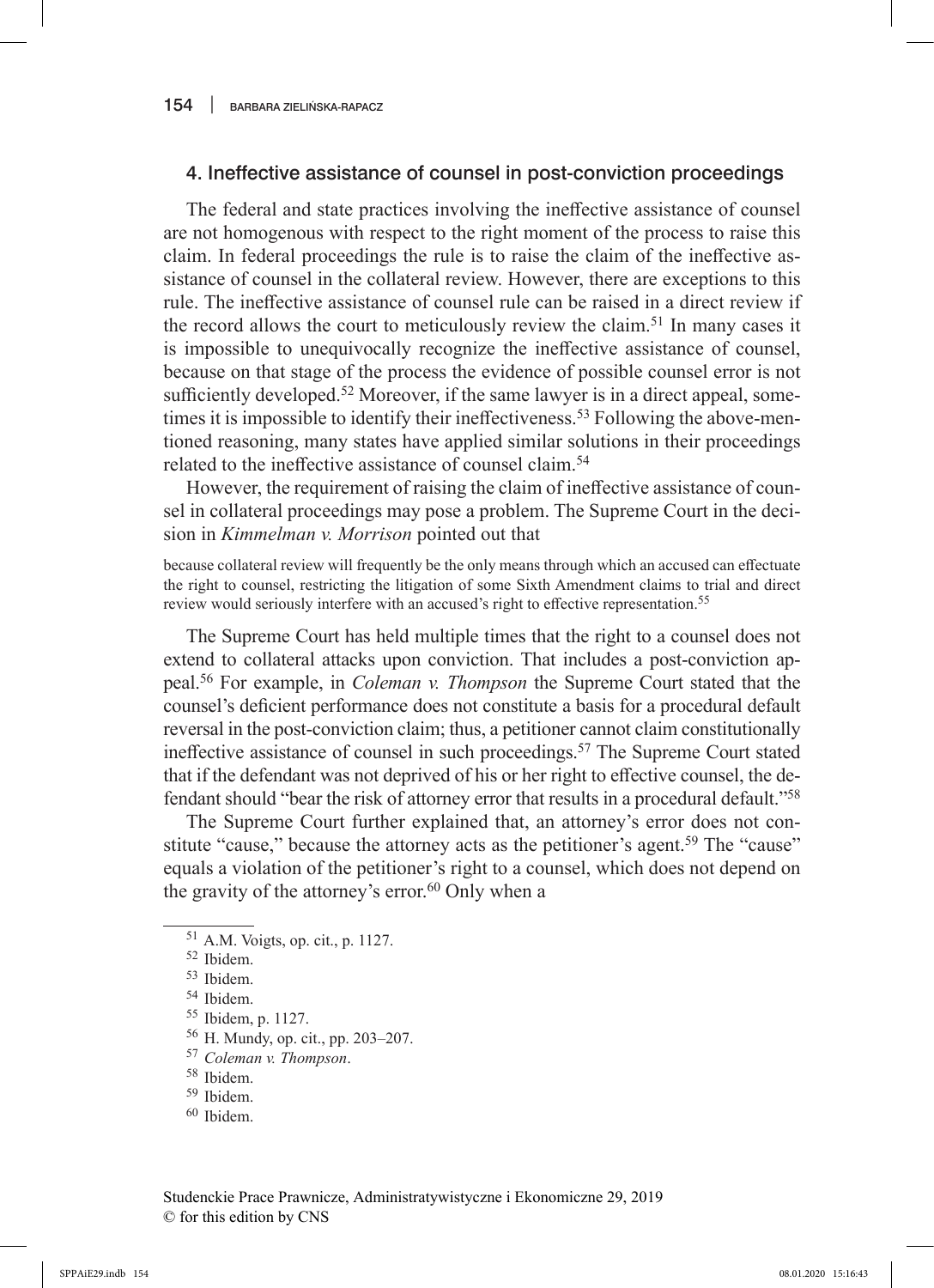petitioner defaults a claim as a result of the denial of the right to effective assistance of counsel, the State, which is responsible for the denial as a constitutional matter, must bear the cost of any resulting default and the harm to state interests that federal habeas review entails.<sup>61</sup>

The above-mentioned assertation may pose a question: what happens when the defendant is eligible to raise the ineffective assistance of counsel claim only in the collateral proceeding and the counsel representing the defendant in such a proceeding does not raise the claim? The reasoning of the Supreme Court in *Coleman v. Thomson* follows that the petitioner may not raise that claim in the habeas corpus review.

That question was considered by the Supreme Court in the case of *Martinez v. Ryan*. 62 Martinez was a prisoner in Arizona. According to Arizona law, prisoners may raise the ineffective assistance of counsel claim only in collateral proceedings. Martinez's counsel did not raise the claim in the collateral review.63 Subsequently, Martinez, represented by a new lawyer, raised a claim in the habeas corpus review that he had received ineffective assistance of counsel during the trial and the first stage of collateral proceeding.<sup>64</sup> The United States District Court of Arizona denied his petition on the grounds that he "had not shown cause to excuse the procedural default, because under *Coleman v. Thompson*, an attorney's errors in a post-conviction proceeding do not qualify as cause for a default."<sup>65</sup> The court of appeal affirmed this ruling and the case was brought before the Supreme Court.<sup>66</sup>

The Supreme Court in its holding created a narrow exception to the Coleman bar. The Court stated that

claims of ineffective assistance of trial counsel that must be raised in an initial-review collateral proceeding, a procedural default will not bar a federal habeas court from hearing a substantial claim of ineffective assistance at trial if, in the initial-review collateral proceeding, there was no counsel or counsel in that proceeding was ineffective.<sup>67</sup>

In other words, a petitioner can demonstrate "cause" through the deficient performance of post-conviction relief counsel.68

However, Martinez's rule has a very narrow application. It does not extend to any other attorney's errors beyond the first occasion when it is possible for the prisoner to raise a claim of ineffective assistance of counsel.<sup>69</sup> The Court further recognized the difference between initial-review and other types of collateral-review

<sup>64</sup> Ibidem.

- <sup>66</sup> Ibidem.
- <sup>67</sup> Ibidem.
- <sup>68</sup> M. Ellis, op. cit., p. 406.

<sup>61</sup> Ibidem.

<sup>62</sup> *Martinez v. Ryan*.

<sup>63</sup> Ibidem.

<sup>65</sup> Ibidem.

<sup>69</sup> *Martinez v. Ryan*.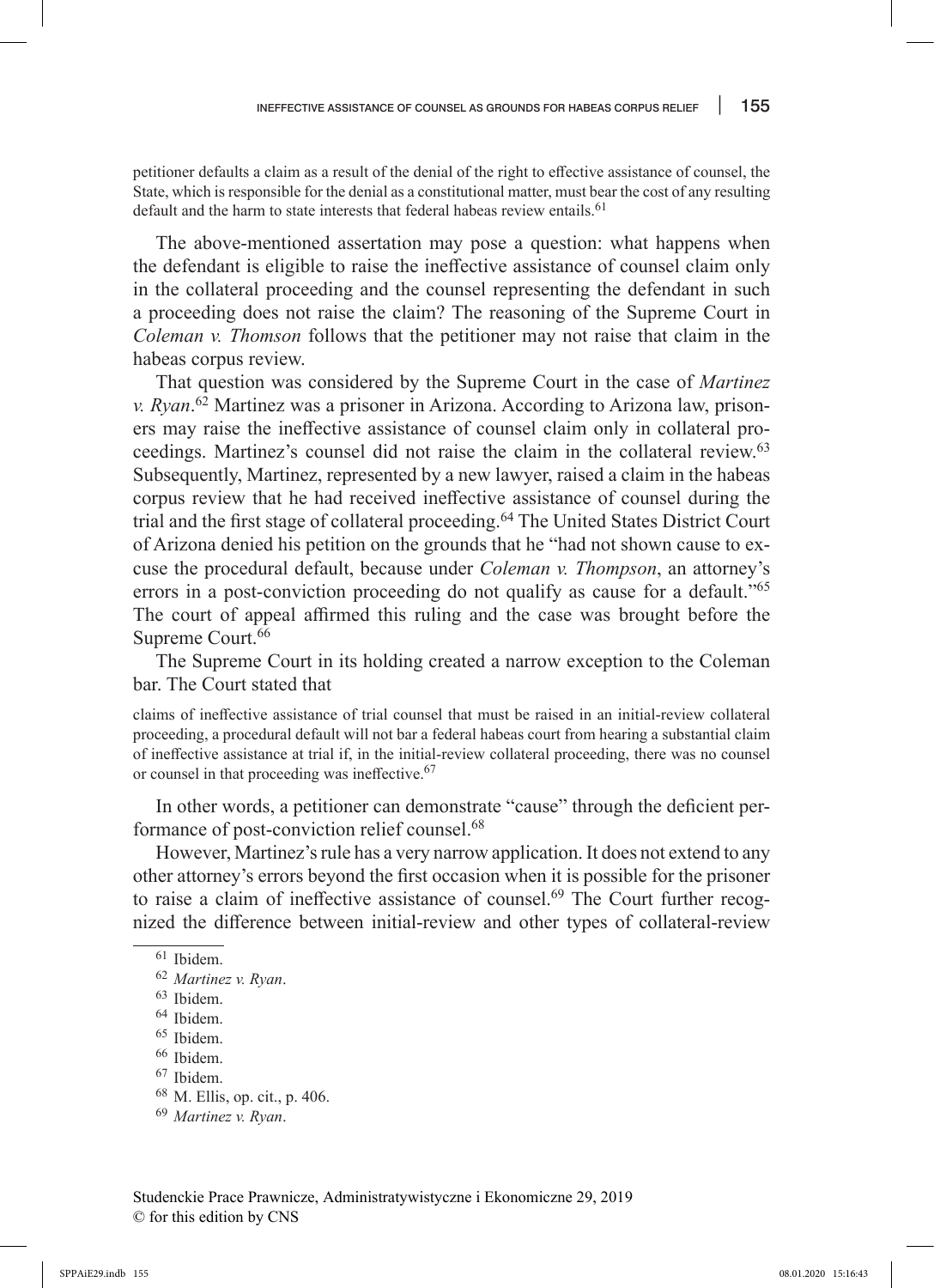proceedings. The initial-review bears a special significance for the defendant, since when an attorney errs in initial-review collateral proceedings, it precludes any further review of the prisoner's claim.<sup>70</sup> Thus it is "likely that no state court at any level will hear the prisoner's claim.<sup>71</sup>

In the Martinez case, the Supreme Court created a four-pronged test upon which the "cause" can be established despite the procedural default. The first prong requires the petitioner to demonstrate that the underlying ineffective-assistance-of-trial-counsel claim is a substantial one, thus they must demonstrate that the claim has merit.<sup>72</sup> To fulfill the second prong, the petitioner must demonstrate that the "cause" was constituted by the absence of a counsel or an ineffectiveness of counsel. Moreover, the petitioner has to demonstrate that counsel's performance prejudiced the petitioner's defense.<sup>73</sup> The third prong requires that the state post-conviction proceeding was the first one in which the defendant could raise the ineffective assistance claim.<sup>74</sup>

The fourth prong requires a petitioner to show that the Martinez test applies to a state in which a petitioner was convicted, hence a specific state denies ineffective assistance of counsel claim in a direct appeal.<sup>75</sup> This prong was later broadened by the Supreme Court in 2013 in the *Trevino v. Thaler* case. The court stated that the fourth prong should encompass not only states that deny permission to raise the claim on direct appeal but also states that "in theory grant permission but, as a matter of procedural design and systemic operation, deny a meaningful opportunity to do so is a distinction without a difference."76

### 5. Conclusion

Habeas corpus relief may seem to be widely accessible for anyone who questions the constitutionality of their conviction. However, when a prisoner wishes to take advantage of their right to question state conviction or execution of the sentence, they may come across many procedural obstacles posed by state law, AEDPA regulation, and case law. All three significantly narrow down the availability of habeas corpus relief for prisoners. The consequences of failing to comply with the procedural requirements may be detrimental for a petitioner, as the court may reject the claim without review on the merits.<sup>77</sup>

<sup>75</sup> Ibidem.

<sup>70</sup> Ibidem.

<sup>71</sup> Ibidem.

 $72$  M. Ellis, op. cit., pp. 422–440.

<sup>73</sup> Ibidem.

<sup>74</sup> Ibidem.

<sup>76</sup> *Trevino v. Thaler*, 569 U.S. 413, 133 (2013); M. Ellis, op. cit., p. 428.

<sup>77</sup> H. Mundy, op. cit., p. 186.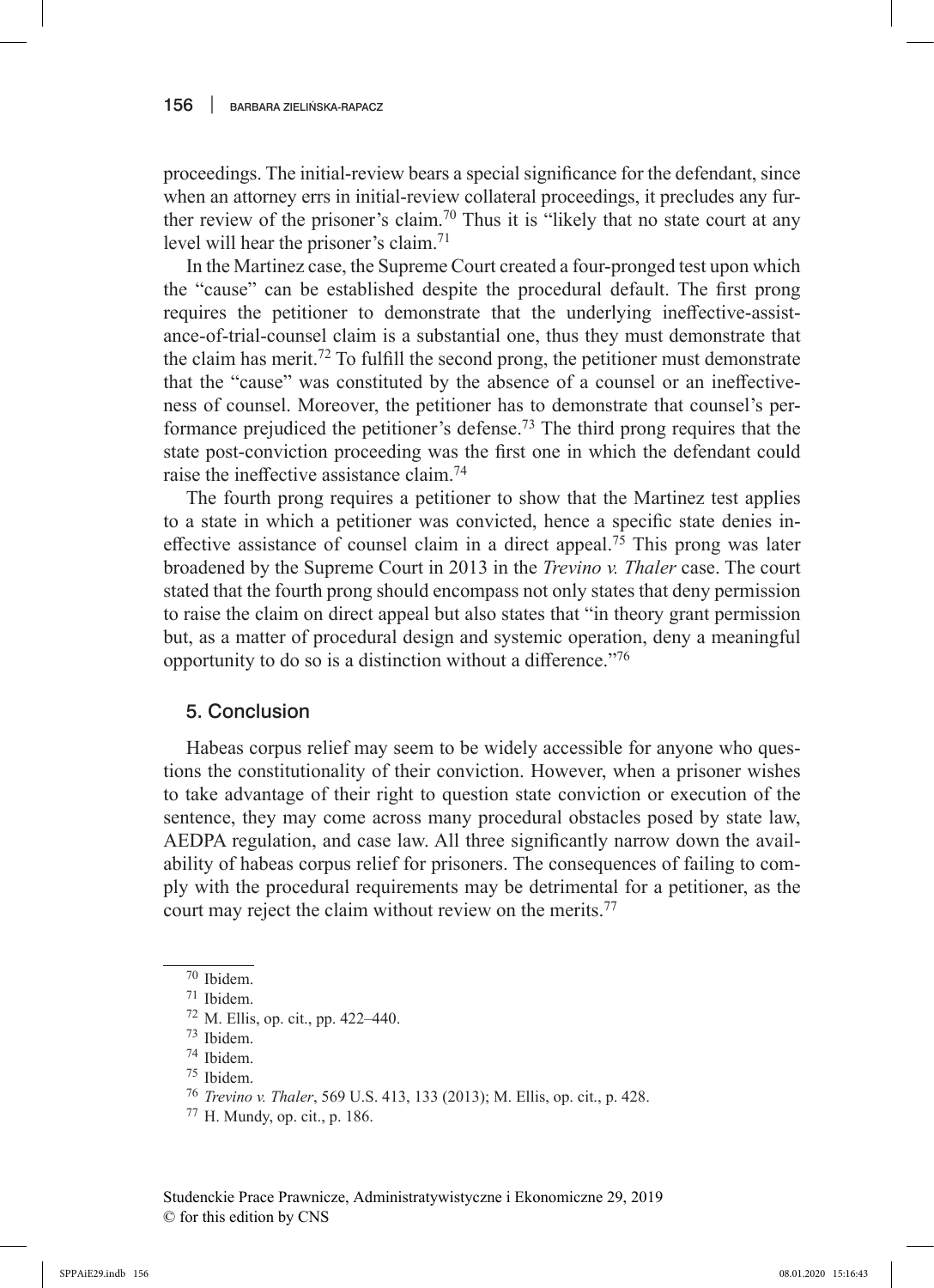These restrictions may be especially burdensome in the case of ineffectiveness of petitioner's counsel. To prove ineffective assistance of counsel, the petitioner has to meet the restrictions posed by for example procedural default doctrine and the Strickland test, thus demonstrate cause and actual prejudice and prove that he or she did not obtain the assistance of counsel diligent enough to fulfill the Sixth Amendment minimum. Otherwise, the petitioner can try to prove that the mishandling of their case resulted in a fundamental miscarriage of justice.

The petitioner is often oblivious of the above-mentioned legal restrictions on the accessibility to a habeas corpus claim and may be blameless for not fulfilling some of them. This was especially problematic in cases when the petitioner was barred from questioning the effectiveness of his or her trial counsel in a habeas corpus review, because, on the grounds of *Coleman v. Thompson*, the inadequate assistance of counsel at an initial-review collateral proceeding could not be recognized as a "cause" for the prisoner's procedural default.

The Supreme Court resolved this matter in the revolutionary decision from *Martinez v.Ryan*. The Court allowed for treating an inefficient assistance of post-conviction counsel as a cause that could reverse procedural default, however under some restrictions. For petitioners, a chance for analysis by the federal court of previously unadjudicated ineffective assistance of counsel claims may be the only and last chance to contest their unfair conviction. Taking into consideration the amount of ineffective assistance of counsel claims in a habeas corpus review, the *Martinez v. Ryan* case may influence a fair amount of individuals seeking their constitutional rights.

### References

#### Statutory Law

Constitution of the United States, U.S.C.A. Const. Art. I § 9, cl. 2. Judiciary Act of Feb. 5, 1867, Ch. 28, § 1, 14 Stat. 385. United States Code Annotated § 2241. United States Code Annotated § 2254. United States Code Annotated § 2255.

#### Case Law

*Coleman v. Thompson*, 501 U.S. 722 (1991). *Davis v. United States*, 411 U.S. 233, 242 (1973). *Freeman v. United States*, 254 F.2d 352, 353–54 (D.C. Cir. 1958). *Gideon v. Wainwright*, 372 U.S. 335, 342 (1963). *Greene v. Roe*, 9th Cir. 5 Nov.1996 (unpublished). *Kimmelman v. Morrison*, 477 U.S. 365, 377 (1986). *Martinez v. Ryan*, 566 U.S. 1, 9, 132 (2012). *Matteo v. Superintendent*, SCI Albion, 3d Cir. 1999. *Moore v. Perrill*, 10th Cir. 10 Nov. 1994.